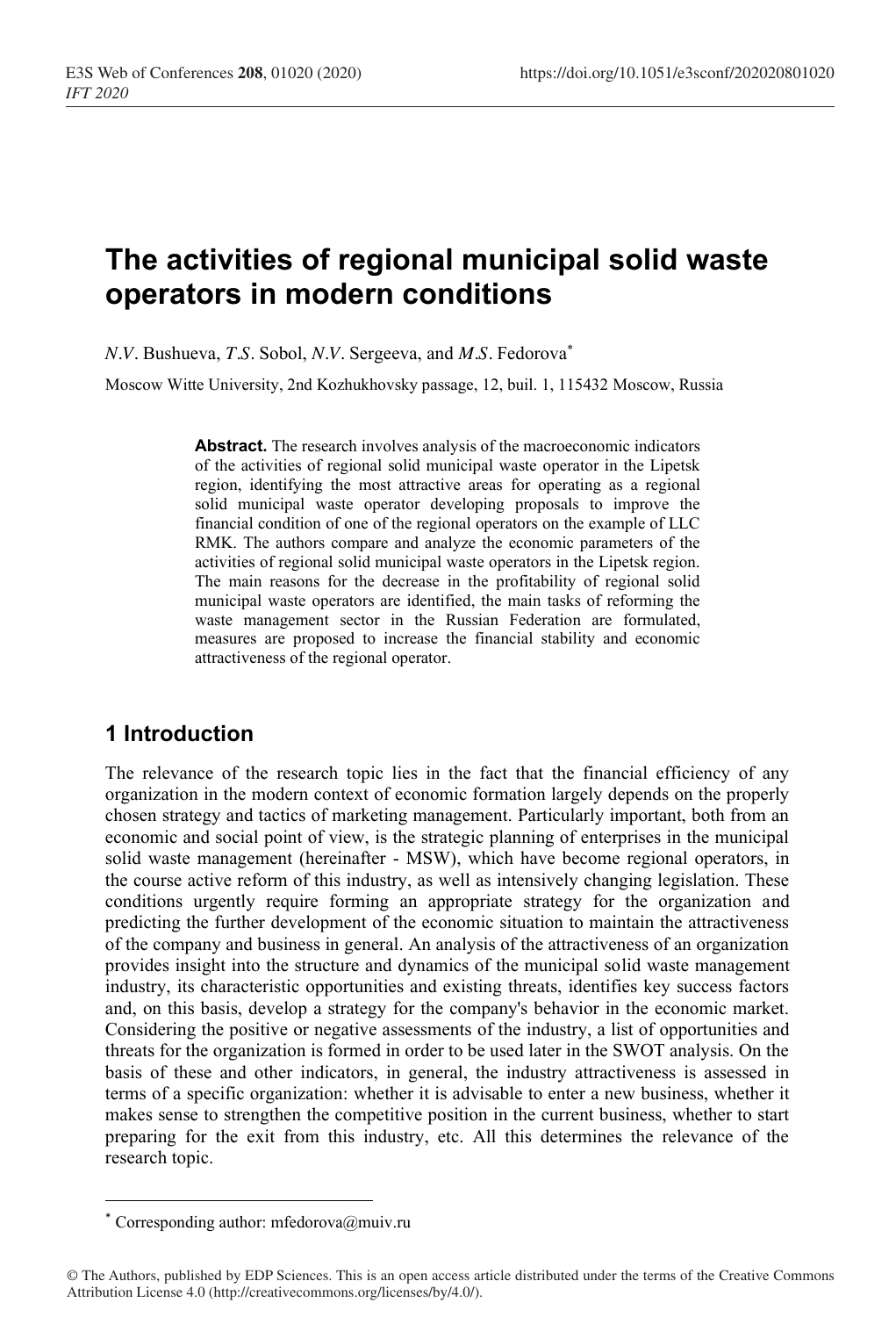Issues related to the scientific and methodological substantiation of the methodology for developing a firm's strategy and proposals to increase its attractiveness in the context of a dynamically developing solid municipal waste management industry requires a more detailed study.

In 2018, in accordance with the requirements of legislation in waste management in the Lipetsk region, a competitive selection of regional municipal solid waste operators was held. In accordance with the provisions of the territorial scheme for waste management, including solid municipal waste, the Lipetsk region was divided into 4 zones, each of which underwent a competitive procedure.

The tender documentation for the selection of regional operators of the Lipetsk region included the mandatory conditions for the winner to fulfill the selection and key indicators of its future activities. These parameters have a direct impact on the formation of the financial and economic foundations of the company's activities, the preservation of its economic stability and further development.

## **2 Materials and Methods**

The research involves analysis of the macroeconomic indicators of the activities of regional solid municipal waste operator in the Lipetsk region, identifying the most attractive areas for operating as a regional solid municipal waste management operator developing proposals to improve the financial condition of one of the regional operators on the example of LLC RMK.

To assess the activities of regional municipal solid waste operators in modern conditions, the authors used some indicators of the activities of regional municipal solid waste operators in the Lipetsk region, proposed ways for improving the MSW logistics scheme, as well as handling medical waste.

The article developed a medical waste handling procedure.

#### **3 Results and Discussion**

In the Lipetsk region, four companies have status of regional municipal solid waste operators in accordance with the division of the region into four service areas (center, Gryazinskaya, Eletskaya, and Severnaya).

| Name of the service area of<br>regional operators | Volume of services provided (in<br>kind), thousand tons | Share, % |
|---------------------------------------------------|---------------------------------------------------------|----------|
| center                                            | 245.66                                                  | 53.15    |
| Gryazinskaya                                      | 57.56                                                   | 12.45    |
| Eletskaya                                         | 90.34                                                   | 19.54    |
| Severnaya                                         | 68.67                                                   | 14.86    |
| Total for the region                              | 462.23                                                  | 100.00   |

**Table 1.** The share of services provided by regional municipal solid waste operators in the Lipetsk region [4]

Three factors affect the gross income from the population [1]:

1. The municipal solid waste accumulation standard. Approved by the authorized executive body of the constituent entity of the Russian Federation. In 2020 it is:

for the population living in individual residential buildings (IRB) - 2.7 m3 of municipal solid waste per person per year;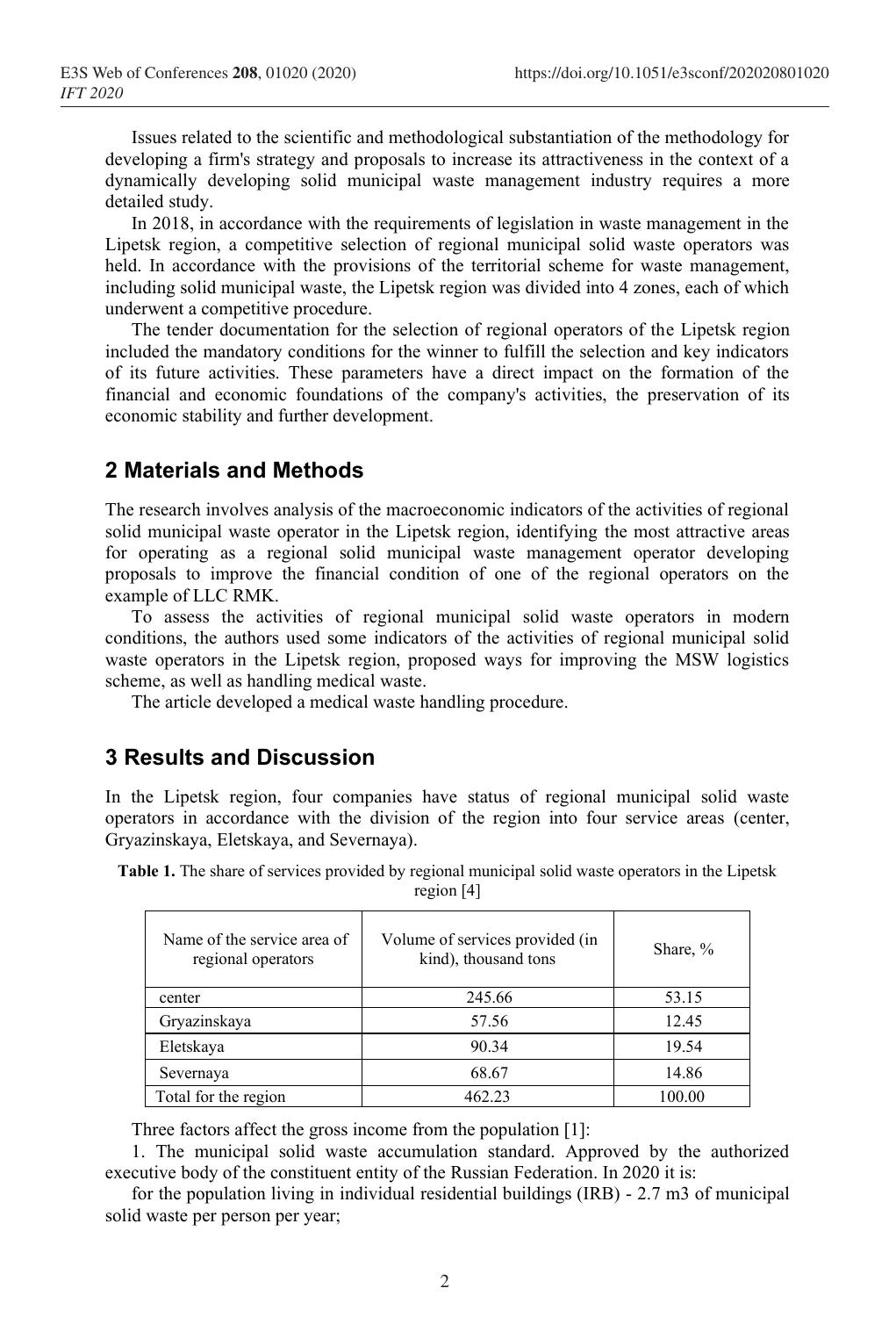for the population living in multiple dwelling units (MDU) - 2.04 m3 of solid municipal waste per person per year.

2. The number of residents registered in premises.

3. The ultimate unified tariff for the service of a regional solid municipal waste operator (approved by the executive authority of the constituent entity of the Russian Federation authorized in the area of tariff regulation).

| Name of the<br>service area of<br>regional | Accumulation<br>standard,<br>$m3$ per person<br>per year |            | Number<br>of<br>residents,<br>thousand | Maximum<br>single tariff of a<br>regional<br>operator, | Payment due, rub.<br>per person per<br>month |            |
|--------------------------------------------|----------------------------------------------------------|------------|----------------------------------------|--------------------------------------------------------|----------------------------------------------|------------|
| operators                                  | <b>MDU</b>                                               | <b>IRB</b> | people                                 | rub/m <sup>3</sup>                                     | <b>MDU</b>                                   | <b>IRB</b> |
| Tsentralnaya                               | 2.04                                                     | 2.7        | 614.86                                 | 492.38                                                 | 83.7                                         | 110.79     |
| Gryazinskaya                               | 2.04                                                     | 2.7        | 162.504                                | 509.89                                                 | 86.68                                        | 114.73     |
| Eletskaya                                  | 2.04                                                     | 2.7        | 215.555                                | 508.94                                                 | 86.52                                        | 114.51     |
| Severnaya                                  | 2.04                                                     | 2.7        | 151.116                                | 541.55                                                 | 92.06                                        | 121.85     |

**Table 2.** Values of the main factors of the value of gross revenue from the population [5,7,9]

Since 2019, the solid municipal waste management service has been a public service [1]; both individuals and legal entities are clients of regional operators. The volume of services provided depends on the number of sources of solid municipal waste generation.

**Table 3.** The number of sources of solid municipal waste generation in the Lipetsk region, units [1]

| Name of the service area of regional operators | Total for the |           |           |           |
|------------------------------------------------|---------------|-----------|-----------|-----------|
| Tsentralnava                                   | Gryazinskaya  | Eletskaya | Severnaya | region    |
| 1,630,220                                      | 318,048       | 484.916   | 404.352   | 2,837,536 |

The formation of a regional operator's activity strategy also depends on the projected values. In the Lipetsk region, the following projected values of the generation of solid municipal waste (respectively, the volume of services) have been established.

**Table 4.** The projected generation of solid municipal waste in the Lipetsk region until 2030 (thousand tons)  $[1]$ 

| Name of the service area of<br>a regional operator | 2019 | 2020 | 2024 | 2028 | 2030 | Share (2030),<br>$\frac{0}{0}$ |
|----------------------------------------------------|------|------|------|------|------|--------------------------------|
| Tsentralnava                                       | 246  | 246  | 247  | 249  | 249  | 53.09                          |
| Gryazinskaya                                       | 58   | 58   | 58   | 58   | 58   | 12.37                          |
| Eletskava                                          | 90   | 90   | 91   | 91   | 92   | 19.62                          |
| Severnaya                                          | 69   | 69   | 69   | 69   | 70   | 14.92                          |
| Total for the region                               | 463  | 463  | 464  | 468  | 469  | 100                            |

We have analyzed the activities of the regional operator LLC Regonalnaia Mnogoprofinaia Kompaniia, located in the Lipetsk region. The LLC RMK regional waste management operator (Severnaya), which we are considering, along with the LLC Chistyi Gorod regional operator (Gryazinskaya), has the lowest volume of services provided, while with the highest tariff, which is explained by the low population density in the serviced area, and long ways of waste transportation. The most attractive is Tsentralnaya, which includes the regional center, the city of Lipetsk. It has 4 times more sources of waste generation, but the waste transport cost is much lower. In addition, 60% of Tsentralnaya population are rural citizens, which municipal solid waste contains the largest amount of food waste and waste from garden plots, and the smallest amount of waste type that could be used as secondary material resources.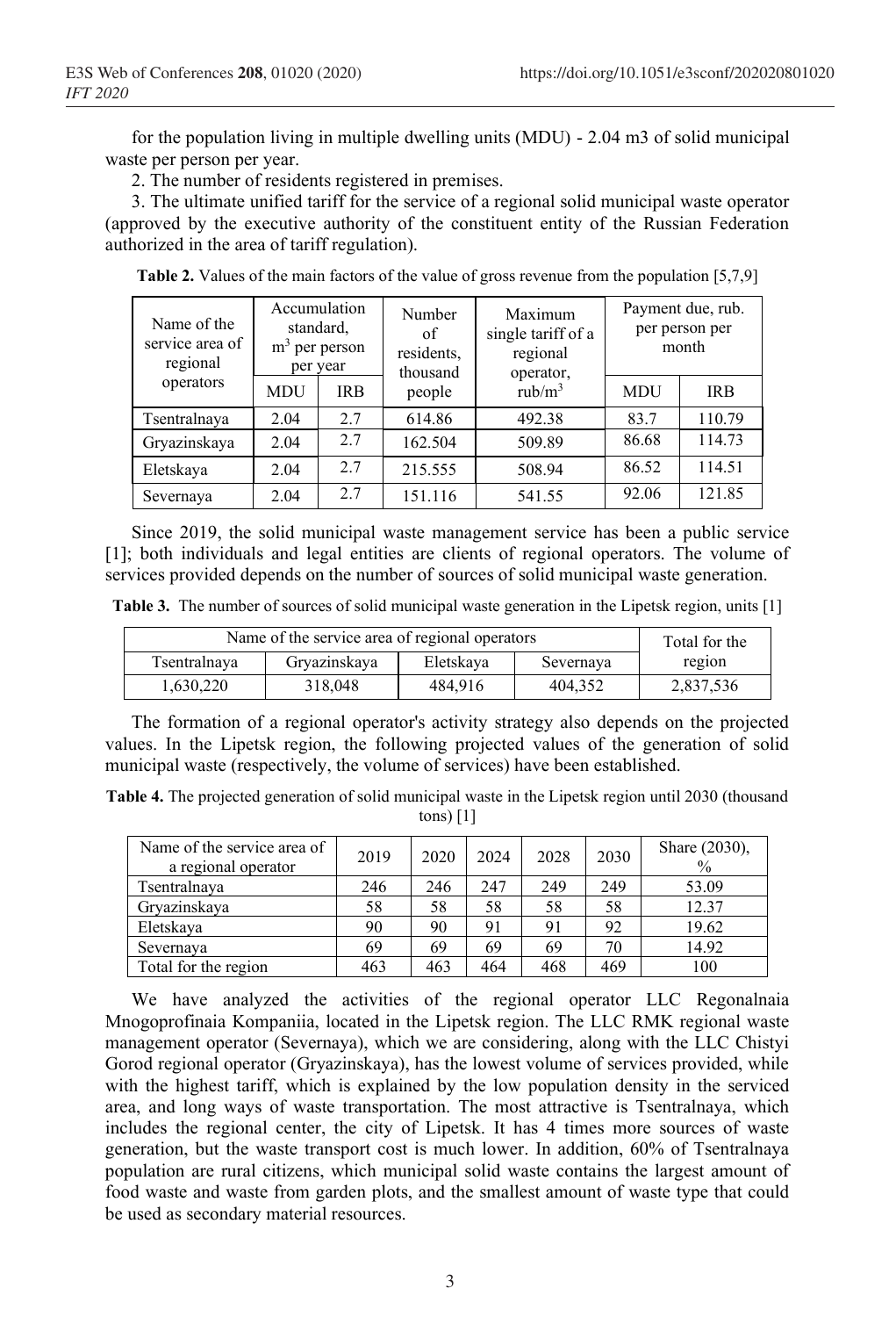LLC RMK in accordance with the protocol of the commission No. 3 "On the results of the competitive selection of a regional operator for the management of municipal solid waste in the territory of the Northern Lipetsk region" dated 04.23.2018, the Agreement "On the organization of activities for the management of solid municipal waste in the territory of Tsentralnaya zone of the Lipetsk region" unnumbered, dated 04.05.2018, concluded with the management of housing and communal services of the Lipetsk region, is a regional municipal solid waste operator in the territory of Severnaya zone of the Lipetsk region. Severnaya consists of the following municipal districts: Dankovsky, Dobrovsky, Krasninsky, Lebedyansky, Lev-Tolstovsky, and Chaplyginsky.

In accordance with the requirements of Article 24.6 of the Federal Law of June 24, 1998 No. 89-FZ "On production and consumption wastes", as well as the provisions of the above Agreement, the regional operator ensures the activities for the management of MSW (collection, transportation, processing, disposal, neutralization, and dumping of MSW) on the territory of Severnaya zone in accordance with the regional program in waste management, the territorial waste management scheme, including solid municipal waste, of the Lipetsk region, regulatory legal acts of the Russian Federation, the Lipetsk region and the said Agreement.

The results of the analysis show a positive financial result from the LLC RMK activities for the collection and transportation of waste in 2015-2018. In 2019, given the expansion of the service area on the territory of the Lipetsk region, with the beginning of its activity as a regional municipal solid waste operator in the territory of Severnaya zone of the Lipetsk region, the problem of a decrease in profitability was identified, which directly affects its economic attractiveness.

As a result of the study, the main reasons for the decline in the profitability of regional municipal solid waste operators have been identified. These should include:

1. Transition to state regulation of the cost of services for the management of solid municipal waste. This fact limits the annual growth in the cost of the service to no more than 3-4%, regardless of the growth in the cost of goods and services purchased by the regional operator.

2. The value of standards for the accumulation of municipal solid waste. The indicator is approved by the regional authority in waste management and directly affects the formation of the payment of citizens. It is often underestimated, thus the regional operator provides free services in an increased volume.

3. Collection of fees for services rendered. State regulation has changed the formation of the cost of services for the management of solid municipal waste, which caused its growth. Consumers met this fact met with indignation, in some cases to a complete refusal to pay.

4. The number of residents (registered) in the serviced area of the regional operator. With the transition to the new system, the service fee began to be charged per person, and not per living space.

Three of the four factors listed above (1, 2 and 4) do not depend on LLC RMK. The collection of fees is regulated by the work of the legal department. LLC RMK is carrying out a thorough work in this direction.

Considering the fact that the solid municipal waste management industry is going through its reform, there are no favorable forecasts for increasing the economic stability and economic attractiveness of the organization for the next two-three-year period. It is necessary to take urgent measures for the future to prevent a decline in the performance of the company.

As noted earlier, in 2019, there was an increase in the volume of services, the revenue indicators increased almost 4 times compared to 2015. The value of the net assets of LLC RMK as of 2019 exceeds the authorized capital (10 thousand rubles), which positively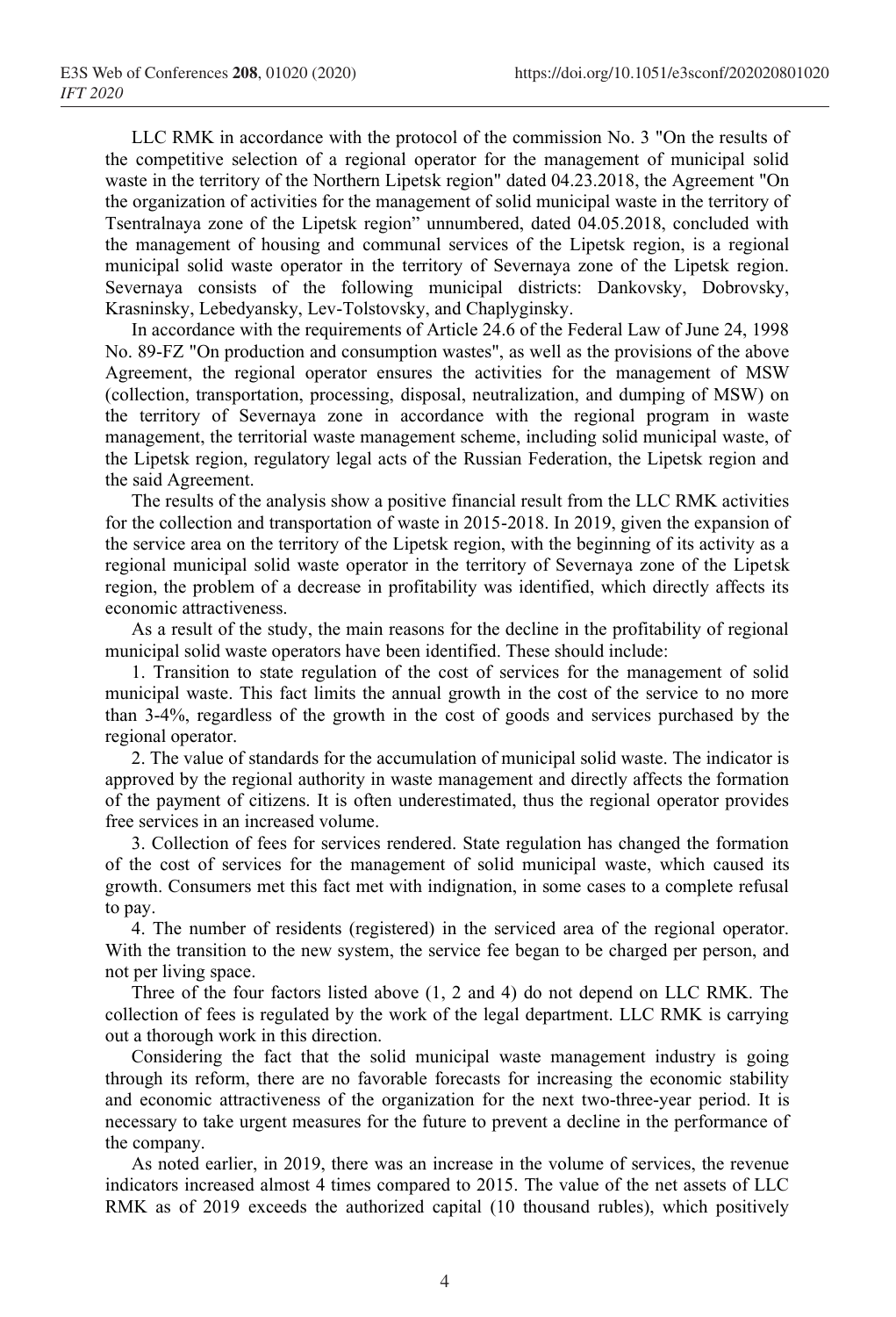characterizes the financial condition of the enterprise in terms of this indicator. This ratio fully complies with the requirements of regulatory documents for the value of net assets.

Based on the activity data of LLC RMK, prior to the start of its activity as a regional municipal solid waste operator and in its first year, as expected, there was a decrease in net revenue and profitability. It depends, among other things, on the following factors: the activity has become regulated by the state; there was an obligation to provide services in an "unattractive" territory; resistance of the population to new conditions, which contributes to the risk of reduced collection of payments for services rendered.

Based on the results of an express analysis of the morphological composition of solid municipal waste of Severnaya zone of the Lipetsk region, the population density, the length of the waste transportation routes, the availability of waste management facilities at the organization, to improve the financial condition a proposal was made to organize a waste sorting line of up to 40 thousand tons of waste per year and purchase equipment for the disposal of medical waste which fall outside the scope of government regulation. Estimated data on the implementation of measures show the total financial result of 13.7 million rubles annually.

The key tasks of reforming the waste management sector in the Russian Federation are the introduction of waste sorting (separate collection) and its civilized processing [6], as simple disposal of waste is economically unfeasible (in other words, valuable secondary raw materials are buried in the ground) and requires the allocation of significant territories. Considering the fact of yearly growing waste generation, soon there will be no land plots for landfills. Thus, large megacities are already struggling with this. In addition, the residents themselves oppose the proximity to landfills. All this leads to the need for the construction of waste sorting lines (complexes).

To maintain the economic attractiveness of the company - a regional operator in modern conditions of reforming the industry of solid waste management, serious measures should be taken. It is necessary to develop the main directions for the formation and preservation of the economic attractiveness of an organization - a regional municipal solid waste operator to create a new model for the effective organization of the solid municipal waste management industry in the region.

The formation and preservation of the economic attractiveness of an organization - a regional municipal solid waste operator depends on several factors: legislative and managerial decisions of the authorities (regulatory and legal regulation of waste management, regional tariff policy, etc.) and the company's own strategy, which should include working with a client base, improving infrastructure, participating in special programs - supporting industry business.

In our opinion, LLC RMK needs a set of measures to improve strategic planning and increase the economic attractiveness of the company. Leaving the mission and goals of the organization's activities unchanged, we propose that LLC RMK adjust the existing strategy: in addition to the transportation and disposal of waste, include in this chain the stage of processing (sorting) waste. That is, it is necessary to add a new measure for the acquisition and operation of a waste sorting line to the existing system of strategic planning. This strategy will strengthen the position of LLC RM" in its industry, in addition, the company will not have to pay for services for mandatory waste processing to third parties. This event should be supported by the coordinating authorities, as it considers the requirements of the Environmental Safety Strategy of the Russian Federation until 2025.

Figure 1 shows the future solid municipal waste management procedure carried out by LLC RMK.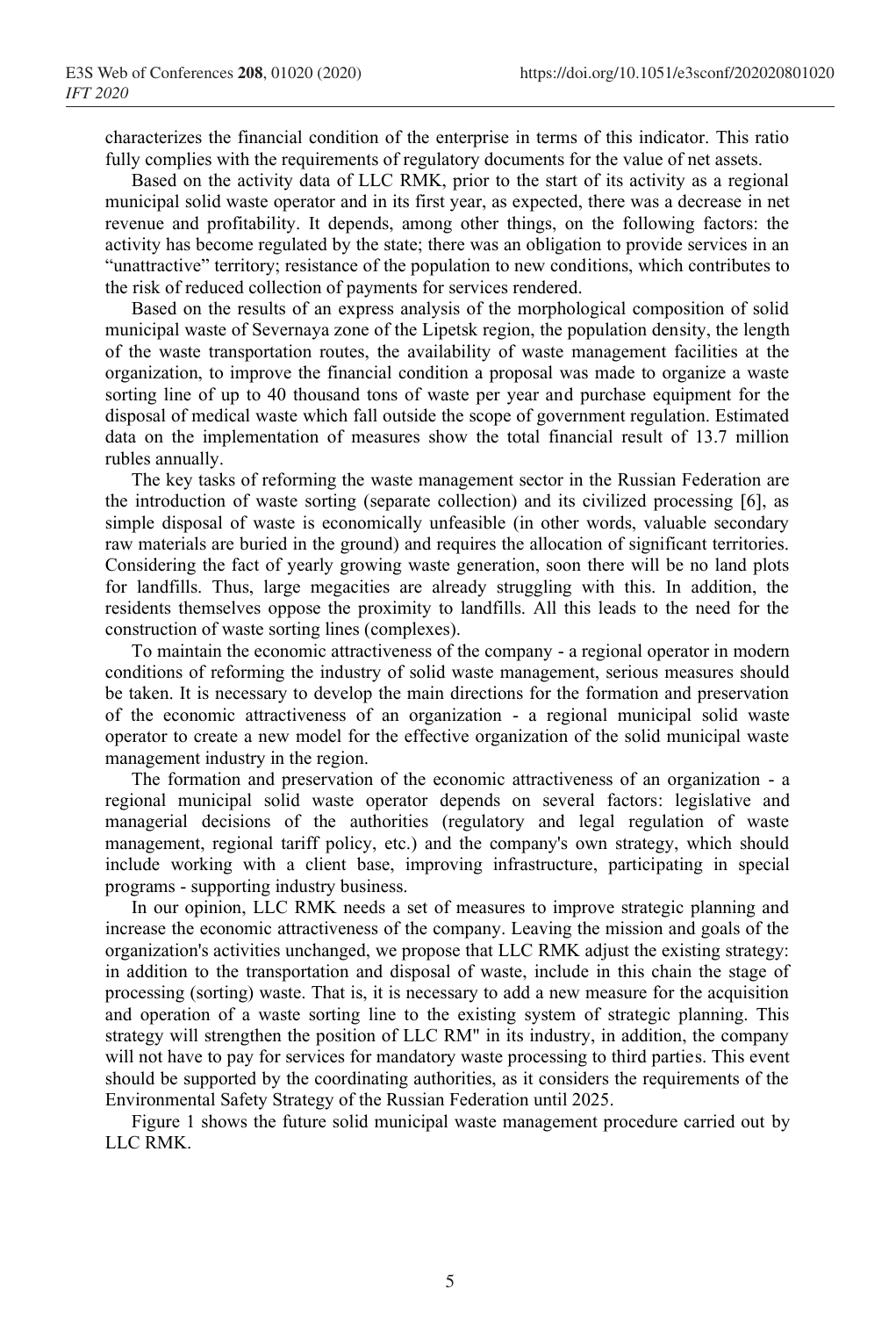

**Fig. 1.** The proposed MSW logistics scheme

Were: Сбор ТКО - MSW collection; Места накопления (контейнерные площадки) - Points of accumulation (container sites); Транспортирование ТКО - Transportation of MSW; Мусоровозы - Garbage trucks; Обработка (сортировка) ТКО - MSW processing (sorting); Мусоросортировочная линия - Waste sorting line; Захоронение несортируемой части ТКО - Burial of unsorted MSW; Полигон – Landfill; Продажа вторсырья на переработку - Sale of recyclable waste for processing

The proposed solution is more likely to have social efficiency, as the profit received from the sale of recyclable materials will be considered when establishing a single tariff for the service of a regional operator for the next period and will serve to reduce its size, which in turn will have a favorable effect on the payment of citizens for the municipal solid waste handling.

At the same time, the amount freed up in a single tariff allows fully implementing investment programs, including, for example, the construction of landfills for waste disposal, the purchase of garbage trucks, the purchase of new equipment for sorting waste, etc., as well as replacing containers for municipal solid waste.

At the same time, we should note that after the expiration of the period of activity of LLC RMK as a regional operator, the studied organization will be able to continue its work as an operator, operating waste sorting equipment and thereby maintaining its business.

The economic attractiveness of an organization depends on its financial condition, the availability of material resources and a competent staff. If the last two factors of LLC RMK have positive characteristics, the financial condition, otherwise, worsens.

In order to increase the economic attractiveness of LLC RMK, it was proposed to enter new markets, namely medical waste management. Medical waste management is not a regulated activity and will help the organization in the event of force majeure to maintain business in an already studied industry. It is proposed to purchase specialized equipment - a medical waste incinerator.

The developed methodology includes the following stages:

Stage 1. According to the territorial scheme of waste management, including solid municipal waste, the Lipetsk region has determined the amount of medical waste for neutralization.

Stage 2. Considering the volume of medical waste for neutralization, we offer the HURIKAN 1000 incinerator manufactured by Eco-Spectrum. Incineration makes the waste safe and reduces its mass, as part of it is destroyed during incineration. The initial volume decreases by more than ten times.

Stage 3. The plant is quite mobile. It can be installed in the industrial settings of LLC RMK.

Stages 4 and 5. Using the manufacturer's information, the calculation of costs showed that the payback period of the initial investment (7.6 million rubles) for the purchase of equipment will be less than one year with an annual net profit of 10.75 million rubles.

Class A waste is not considered, as they are qualified as solid municipal waste in accordance with the sanitary and epidemiological legislation. Therefore, they fall under the responsibility of the regional operator. They can be disposed of at MSW landfills without preliminary treatment. The rest of the waste is subject to disposal at special facilities.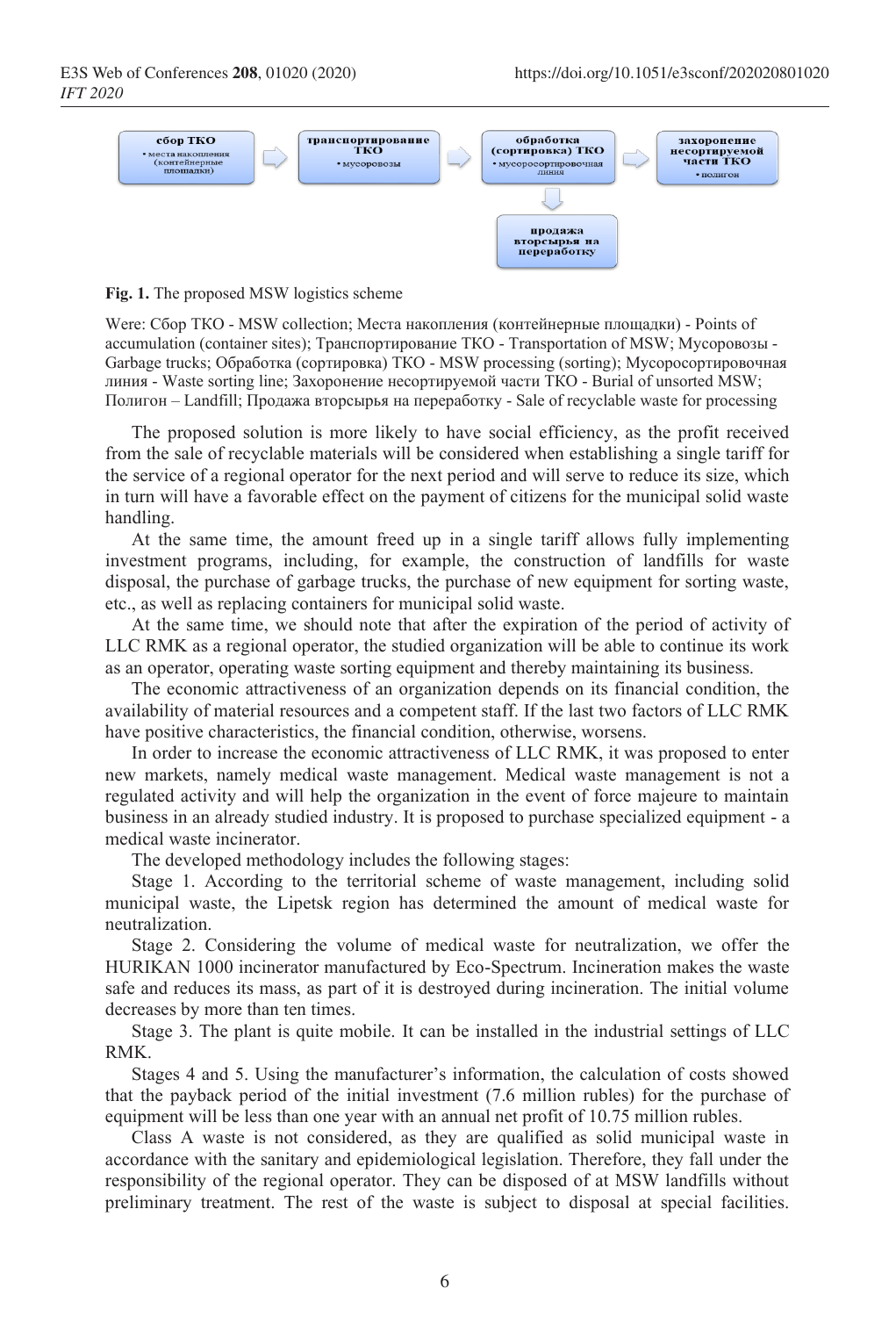Considering the volume of medical waste intended for neutralization, we offer to purchase Eco-Spectrum HURIKAN 1000 incinerator.

The main function of the incinerator is the safe disposal of waste through incineration of the organic part of the waste and evaporation of water. As a result, the initial volume of waste can be reduced significant (even more than 10 times). In addition, the waste is completely (100%) decontaminated due to exposure to high temperatures. Due to the high combustion temperature (up to  $1200^{\circ}$  C), the compounds are completely decomposed to the simplest components, which leads to a minimum content of pollutants in the exhaust gases. At the same time, destruction occurs in the installation - almost complete combustion of waste, the remainder in the form of ash is 3-5% of the original mass of waste. The resulting ash in most cases has a low hazard class for the environment and must be disposed of at MSW landfills.

Thus, despite the existing risks in its activities, LLC RMK has a fairly high development potential, and a particularly attractive scope of activity. Purposeful efforts and competent implementation of the proposed measures will allow LLC RMK to get out of the outlined economic recession and increase the level of economic attractiveness of the company to the previous values or even exceed them.

The set of solutions proposed for LLC RMK to improve strategic planning and increase the economic attractiveness of the company has social and economic efficiency; the annual financial result from the implementation of this plan is 13.65 million rubles, the expected increase in the profitability of the organization as a whole will be 22.6%. Simultaneously with the achievement of these goals, LLC RMK can address environmental problems to reduce the negative impact of waste on the environment and human health.

The increase in the economic attractiveness of the company - a regional municipal solid waste operator - depends on the result of the competent implementation of the proposed measures.

Simultaneously with the solution of strategic tasks to increase the economic attractiveness of LLC RMK in the course of the measures, environmental tasks will be solved to reduce the negative impact of waste on the environment and human health.

## **4 Conclusions**

The formation and preservation of the economic attractiveness of an organization - a regional municipal solid waste operator depends on several factors: legislative and managerial decisions of the authorities (regulatory and legal regulation of waste management, regional tariff policy, etc.) and the company's own strategy, which should include working with a client base, improving infrastructure, participating in special programs - supporting industry business. The increase in the economic attractiveness of the company - a regional municipal solid waste operator - depends on the result of the competent implementation of the proposed measures.

As part of this work, the activities of LLC RMK - a regional municipal solid waste operator in the Lipetsk region - were studied to formulate strategic directions in the development of the company and develop measures to increase its attractiveness.

The results of the study of the socio-economic and financial results of the activities of LLC RMK allow us to conclude about its sufficient economic sustainability. The economic indicators in recent years up to the end of 2018 showed stable growth. However, in connection with the start of activities of LLC RMK as a regional municipal solid waste operator in the territory of Severnaya zone of the Lipetsk region, the indicators of net profit and profitability showed a downward trend. The problem of reducing the company's profitability directly affects its economic attractiveness.